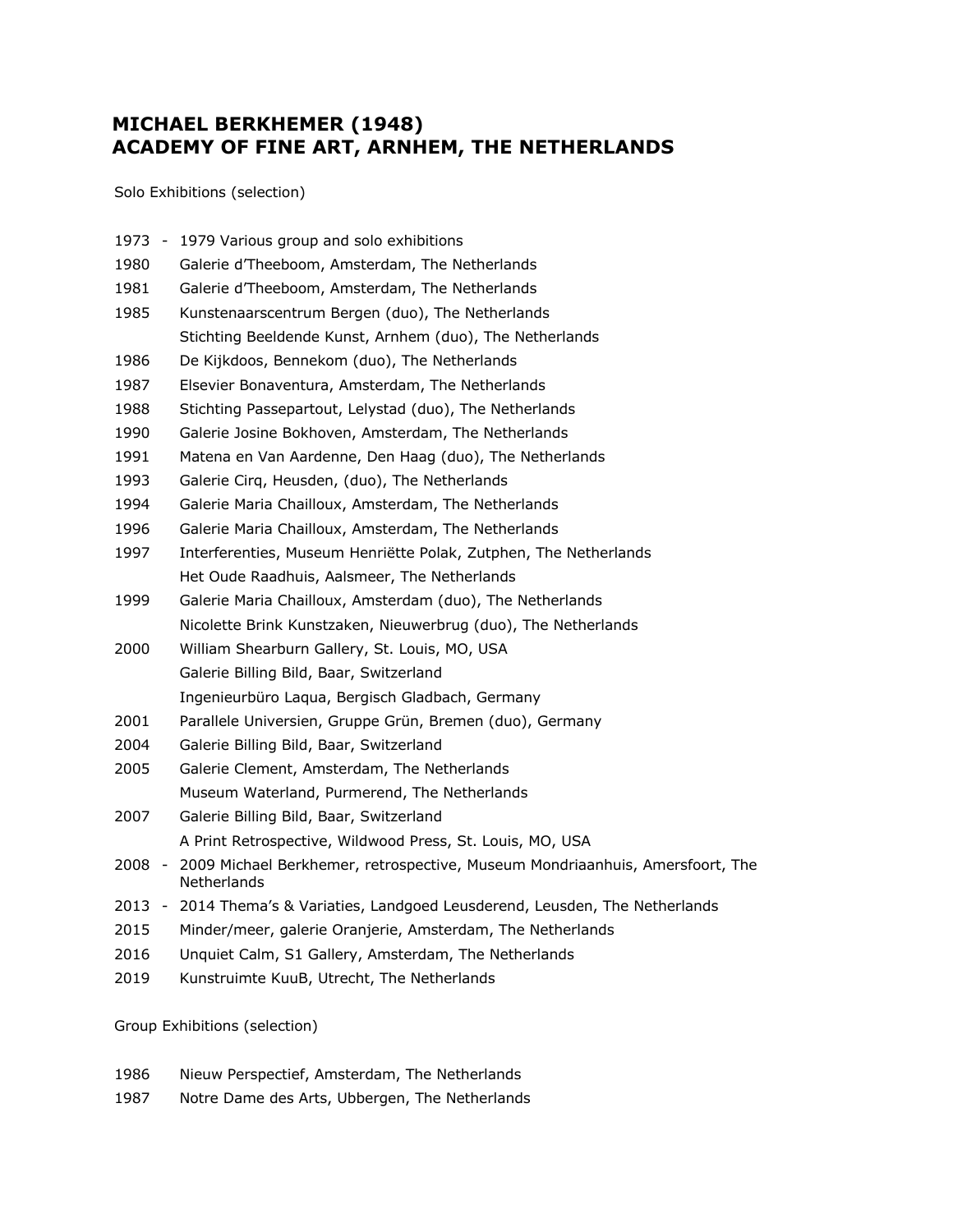- 1988 Notre Dame des Arts, Ubbergen, The Netherlands Het Grafisch Atelier, Amsterdam, The Netherlands
- 1991 Galerie Josine Bokhoven, Amsterdam, The Netherlands Aleph, Almere, The Netherlands
- 1992 Galerie Phoebus, Rotterdam, The Netherlands Colour - Matter - Energy, Galerie Maria Chailloux, Amsterdam, The Netherlands
- 1993 KunstRai (Galerie Maria Chailloux) Amsterdam, The Netherlands Stichting 40 - 45, Headquarters Amsterdam, The Netherlands
- 1994 KunstRai, Colour Matter Energy (Galerie Maria Chailloux) Amsterdam, The Netherlands
- 1995 Bewogen Verleden, Museum Flehite, Amersfoort, The Netherlands Groeten aan Dordrecht, Pictura, Dordrecht, The Netherlands Colour – Matter – Energy, Kunsthalle Oberhausen, Germany
- 1996 Galerie Jansen en Kooy, Amsterdam, The Netherlands Art Multiple, (Galerie Jansen en Kooy) Düsseldorf, Germany Multiples, Galerie Maria Chailloux, Amsterdam, The Netherlands Art Fair Stockholm (Galerie Jansen en Kooy) Sweden
- 1998 Colour Matter Energy, Nederlandse Bank and Hoge School van Amsterdam, The **Netherlands**
- 2000 Washington University Gallery of Art, St. Louis, MO, USA Into Gold, De Vishal, Haarlem, The Netherlands
- 2000 2005 Represented at Art Fairs in Frankfurt and Cologne (Octagon)Germany
- 2002 Editions 2002, Chelsea (Wildwood Press) New York, NY, USA Grafiek Nu, Singer Museum, Laren, The Netherlands
- 2003 Galerie Clement, Amsterdam, The Netherlands De verborgen Kindertekening, Het Oude Raadhuis, Aalsmeer, The Netherlands
- 2003 2008 Represented repeatedly at Art Chicago (Wildwood Press, St. Louis, MO), USA
- 2004 Kunst Zürich (Galerie Billing Bild) Switzerland Galerie Clement, Amsterdam, The Netherlands
- 2005 Kunst Zürich (Galerie Billing Bild) Switzerland
- 2006 Convoi Exceptionelle, Galerie Maria Chailloux, Amsterdam, The Netherlands Art Amsterdam (Galerie Clement) The Netherlands Galerie Clement, Amsterdam, The Netherlands Flow, Satellite Fair, Art Basel Miami Beach (Wildwood Press) USA Klein Grafiek van Grafiek Nu, Museum de Buitenplaats, Eelde and Voerman Museum, Hattem, The Netherlands 2007 Art at the Hilton, Dubai, Onderneming en Kunst, Emirate of Dubai
- Wildwood Press/Ten Years Bennington College Usdan Gallery Bennington, Vermont USA Art Amsterdam (Galerie Clement) The Netherlands
- 2008 Pulchri, Den Haag, The Netherlands Works in Progress/Prints From Wildwood Press Faulconer Gallery, Grinnell College Grinnell, Iowa USA Curator Dan Strong Art Chicago 2008 Merchandise Mart Chicago, IL USA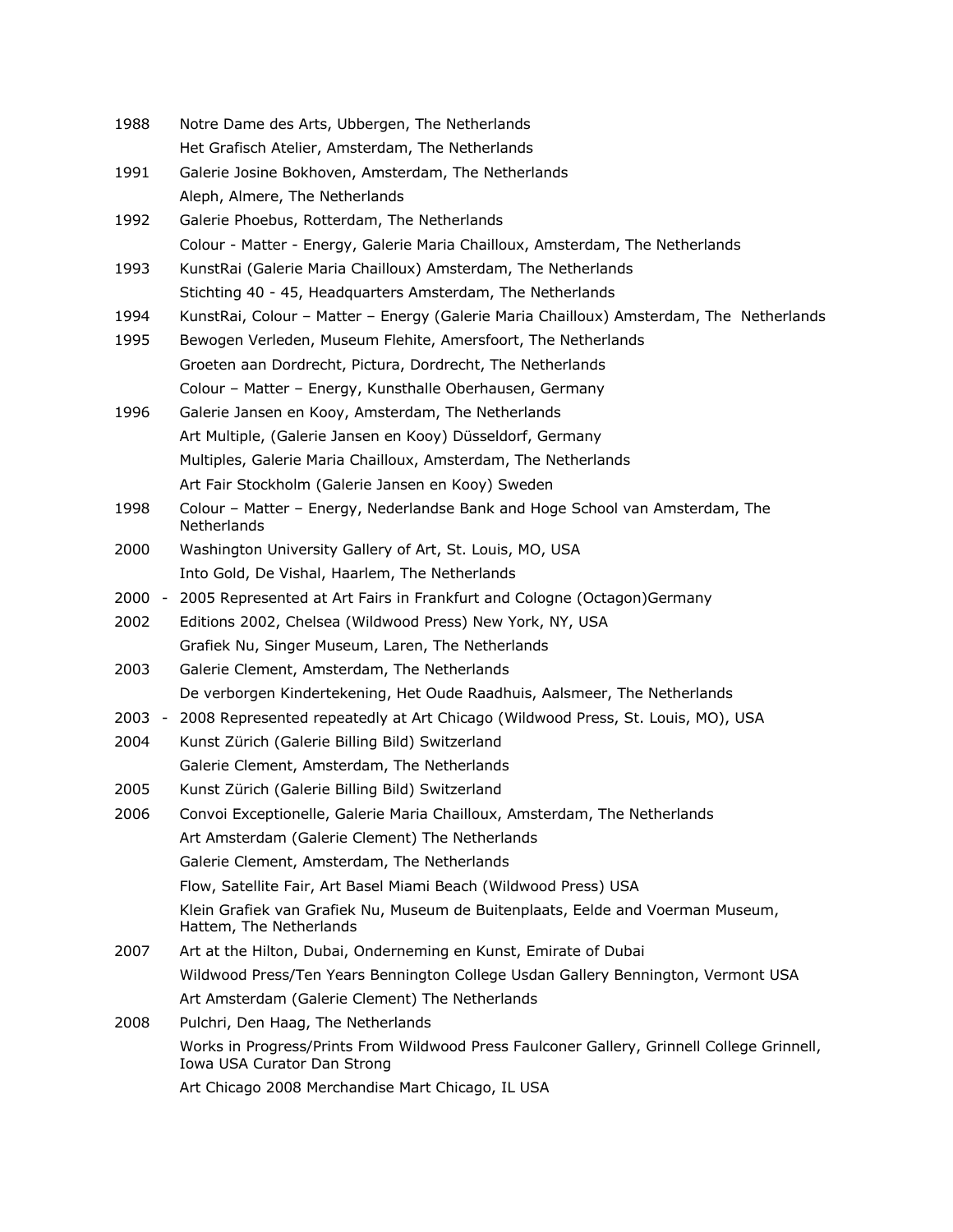Aqua Art Miami Wynwood Distict Miami, FL USA

- 2009 Art Chicago 2009 Merchandise Mart Chicago, IL USA
- 2009 2010 Arti et Amicitiae Amsterdam The Netherlands
- 2010 Kunst Zürich (Galerie Billing Bild), Switzerland Bagagehal Loods 6 Amsterdam, The Netherlands
- 2011 'Colour Matters', K 09 Groningen (NL)

'Printer/Publisher/Artist/Patron. Courtney Obata and Wildwood Press', Bonsack Gallery, St. Louis, MO, USA

'Island Press. Three decades of printmaking', Mildred Lane Kemper Art Museum, St. Louis, MO, USA

'A printer's spotlight. 15 years of Wildwood Press, Gallery 210, University of Missouri, St. Louis, MO, USA

'In abstracto', Galerieartipoli, Noorden, The Netherlands

- 2012 Mark Making, prints from Wildwood Press, Saint Louis University Museum of Art, St. Louis, MO, USA
- 2013 'Het oog van de meester', Museum Henriëtte Polak, Zutphen, The Netherlands Art Karlsruhe, Germany, (Bruijstens, Modern Art), Amsterdam, The Netherlands
- 2014 Natura Mystica, Landgoed Leusderend, Leusden Kleinbeeld , Museum Waterland, Purmerend INK Miami Art Fair, Wildwood Press, Art Basel, Miami, FL USA
- 2016 Arti Salon, Arti et Amicitiae, Amsterdam, The Netherlands Rotterdam, Contemporary Art Fair (Galerie Oranjerie), Rotterdam, The Netherlands KunstRai (Galerie Oranjerie), Amsterdam, The Netherlands Museum Waterland veertig jaar, Museum Waterland, Purmerend, The Netherlands Natura Mystica, Kunsthal Almelo, The Netherlands This Art Fair, Beurs van Berlage (S1 Gallery), Amsterdam, The Netherlands Wildwood Press 20 years, The Mitchell Museum, Cedarhurst Art Center, Mt. Vernon, IL USA INK Miami Art Fair, (Wildwood Press), Art Basel, Miami, FL USA
- 2017 Seattle Art Fair, Seattle, WA USA INK Miami Art Fair, Miami, FL USA
- 2018 KunstRai, Amsterdam, The Netherlands

## Commissions

- 1991 Painting (5 panels), acrylic on canvas, 200 x 200 cm, commissioned for a public space by the City of Amsterdam, The Netherlands
- 1991 Painting (5 panels), acrylic on canvas, 200 x 200 cm, Antonius Verpleeghuis, IJsselmonde, The Netherlands
- 1993 Silkscreen, 35 x 30 cm, edition of 10 , Stichting 40 45, Amsterdam, The Netherlands
- 1994 Silkscreen, 60 x 46 cm, edition of 175, TC TeamConsult, The Hague, The Netherlands
- 1995 Installation of 7 Wall Sculptures, 140 x 20 110 x 5 cm, acrylic on canvas on wood, Gemeentelijke Geneeskundige en Gezondheidsdienst, City of Amsterdam, The Netherlands
- 1998 Design of the color scheme for the facades of Het Fort, Schilderswijk, The Hague, commissioned by de Principaal via Maria Chailloux, The Netherlands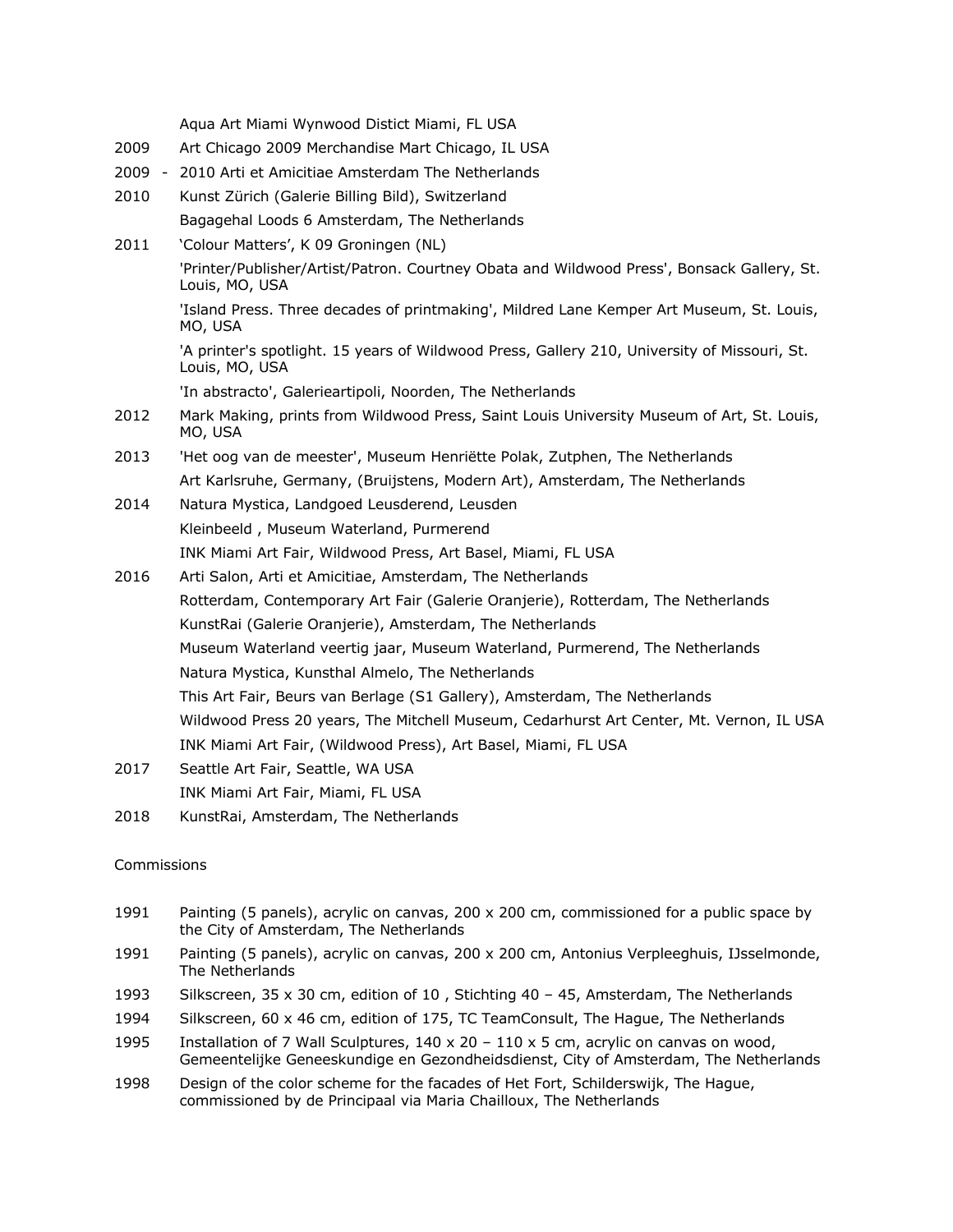- 1999 Installation of 28 Wall Sculptures, gold leaf on wood, 28 x 18 x 2 cm; Painting, acrylic on canvas, 390x 210 cm, Bravilor Bonamat BV, Heerhugowaard, The Netherlands
- 2002 Installation of 11 Wall Sculptures, gold leaf on wood, 90 x 20 x 3 cm, Cruise Ship M.S. Statendam V, commissioned by Onderneming & Kunst, Amsterdam, The Netherlands
- 2002 Installation of Wall Sculptures for three conference rooms: 10 wall sculptures, platinum leaf on wood,  $170 \times 28 \times 3$  cm; 10 wall sculptures, gold leaf on wood,  $80 \times 18 \times 3$  cm; 13 wall sculptures 80 x 30 x 3 cm, gold leaf on wood, Loyens & Loeff, Amsterdam, The Netherlands
- 2002 Two Silkscreens, 74 x 56 cm, edition of 50 each, Royal Nederland Levensverzekeringen, Utrecht, The Netherlands
- 2002 Installation of 5 Wall Sculptures, gold leaf on wood, 50 x ? 15 cm, Joost en Marcelle Kuiper-Gerlach, Amsterdam, The Netherlands
- 2003 Installation of Wall Sculptures for three interior spaces: 7 wall sculptures,  $130 \times 13 \times 3$  cm; 5 wall sculptures, 60 x 4 x 3 cm; 10 wall sculptures, 30 x 10 x 3; all gold leaf on wood, Cruise Ship Serenade of the Seas, commissioned by London Corporate Art, London, England – Oslo, Norway
- 2006 Two Paintings, acrylic on canvas, 100 x 80 cm, 120 x 100 cm, ING Headquarters, Amsterdam, The Netherlands
- 2008 Wall Sculpture, oxidated copper leaf on wood,  $?150 \times 4$  cm, Corporate Collection, The **Netherlands**
- 2008 Design for a Wall, silkscreen on aluminium, three parts:  $251 \times 573$  cm,  $163 \times 160$  cm, and 251 x 573 cm, Cruise Ship Solstice, commissioned by International Corporate Art, Oslo, Norway
- 2012 5 Wallsculptures, Media Buying Systems, Amsterdam

Selected Bibliography

N. Scheepmaker, interview met Michael Berkhemer, Avenue, April 1976, pp. 30-33

Eric Beets, ''Magische' gouaches en 'Wintertent' in het KCB', Alkmaarse Courant, 9 January 1986

F. Op de Coul, 'Expositie Berkhemer in Heusden. Sterke beleving van materie en vormen', Brabants Dagblad, 19 April 1993

A. Matena, Bewogen verleden, Zwolle 1995, pp. 18-19

B. Jonckheer, De kunstenaars van AXA-Leven, Den Haag 1996, pp. 4-7

L. Delfgaauw, Bij het werk van Michaël Berkhemer. Interferenties. Schilderijen van Michaël Berkhemer, Zutphen (Museum Henriëtte Polak) 1997

A. den Ridder, 'Michael Berkhemer exposeert in Museum Henriëtte Polak. Schilden van gestold licht', Gelders Dagblad, 5 February 1997

R. Kulschewsky, Austragungsort. Verein für Aktuelle Kunst Ruhrgebiet e.v. 1982-1997, Oberhausen 1997, p. 103

R. Adam, C. Robertson, Intaglio: Acrylic-Resist Etching, Collagraphy, Engraving, Drypoint, Mezzotint, London 2000, pp. 228-229

M. van Ark, Het Fort. Schilderswijk behoudt karakteristiek complex, Den Haag 2000

J. Daniel, 'Michael Berkhemer, Recent Works on Paper', Saint Louis Post Dispatch, 30 January 2000

T. Stierli, 'Abstraktion und Expression,' Neue Zuger Zeitung, 8 September 2000

F. Hirsch, 'Make it Big', Art on Paper, 6 (2001), p. 25

A.W. Lloyd, 'Art under the Arch', Art in America, July 2001, pp. 43-47, 112